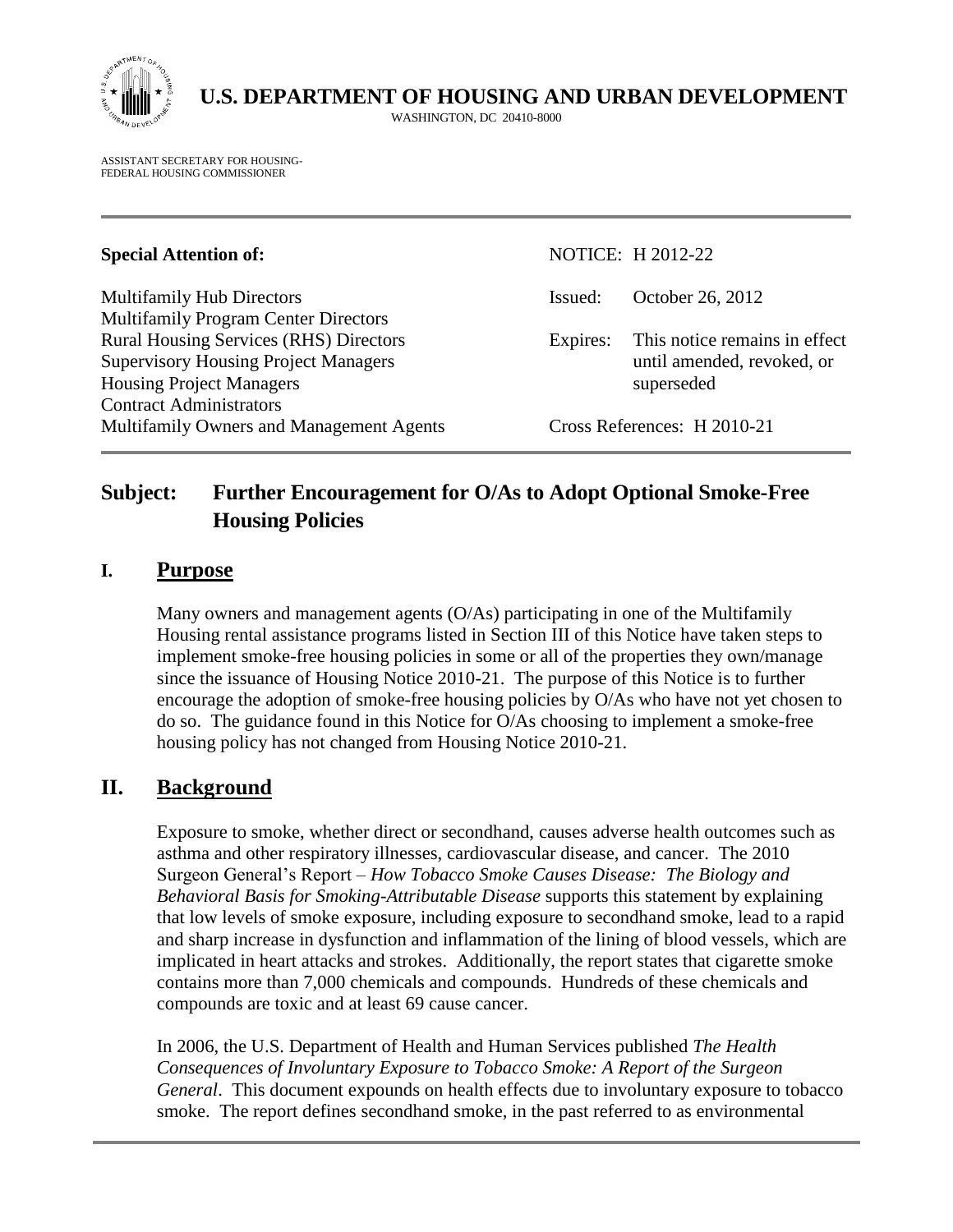tobacco smoke (ETS), as smoke composed of sidestream smoke (the smoke released from the burning end of a cigarette) and exhaled mainstream smoke (the smoke exhaled by the smoker). The report lists several major conclusions, all based on scientific data, including the following: 1) The scientific evidence indicates that there is no risk-free level of exposure to secondhand smoke; and 2) Eliminating smoking in indoor spaces fully protects nonsmokers from exposure to secondhand smoke. Separating smokers from nonsmokers, cleaning the air, and ventilating buildings cannot eliminate exposure of nonsmokers to secondhand smoke.

Below are relevant statistics and conclusions from *The Health Consequences of Involuntary Exposure to Tobacco Smoke: A Report of the Surgeon General*.

- According to a 2005 estimate by the California Environmental Protection Agency, Office of Environmental Health Hazard Assessment, approximately 50,000 excess deaths result annually in the United States from exposure to secondhand smoke.
- Children exposed to secondhand smoke are at an increased risk for sudden infant death syndrome, acute respiratory infections, ear problems, and more severe asthma.
- Secondhand smoke has been designated as a known human carcinogen (cancercausing agent) by the U.S. Environmental Protection Agency, National Toxicology Program and the International Agency for Research on Cancer.
- Exposure of adults to secondhand smoke has immediate adverse effects on the cardiovascular system and causes coronary heart disease and lung cancer.
- Nonsmokers who are exposed to secondhand smoke at home or at work increase their risk of developing heart disease by 25-30 percent.
- Nonsmokers who are exposed to secondhand smoke at home or at work increase their risk of developing lung cancer by 20-30 percent.

The United States Fire Administration (USFA) indicates smoking as the number one cause of preventable home fire deaths in the United States. Furthermore, about 1,000 people are killed every year in their homes by fires caused by cigarettes and other smoking materials. The USFA states 25 percent of people killed in smoking-related fires are not the actual smokers; of this percentage, more than one third of these victims were children of the smokers, and 25 percent were neighbors or friends of the smokers. In addition to the negative health effects of secondhand smoke, smoking is a proven hazard to physical structures.

## **III. Applicability**

This Notice applies to:

- A. Project-based Section 8
	- 1. New Construction
	- 2. State Agency Financed
	- 3. Substantial Rehabilitation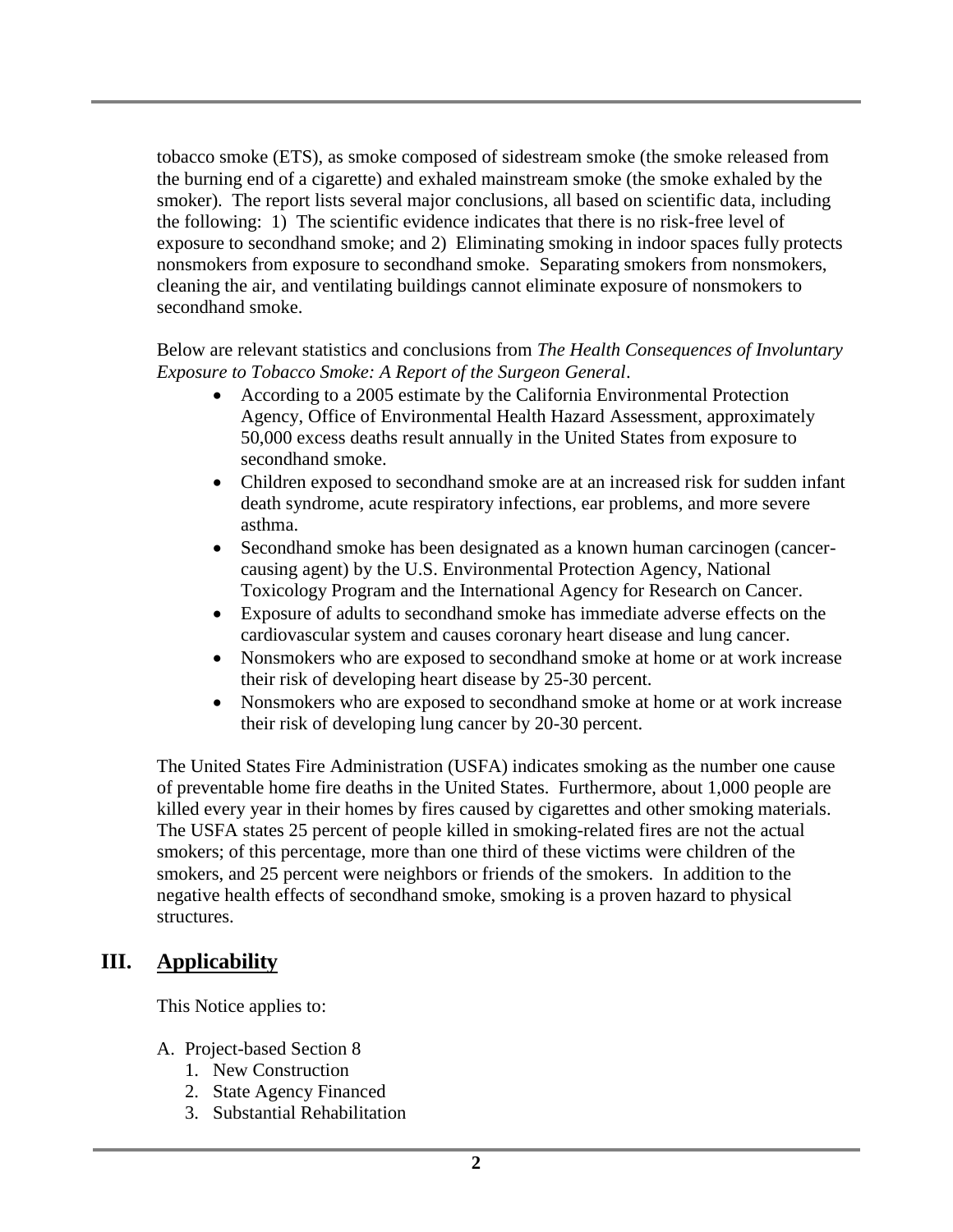- 4. Section 202/8
- 5. Rural Housing Services Section 515/8
- 6. Loan Management Set-Aside (LMSA)
- 7. Property Disposition Set-Aside (PDSA)
- B. Rent Supplement
- C. Section 202/162 Project Assistance Contract (PAC)
- D. Section 202 Project Rental Assistance Contract (PRAC)
- E. Section 811 PRAC
- F. Section 811 Project Rental Assistance Demonstration units under a Rental Assistance **Contract**
- G. Section 236
- H. Rental Assistance Payment (RAP)
- I. Section 221(d)(3) Below Market Interest Rate (BMIR)

## **IV. Update to House Rules/Policies and Procedures**

O/As choosing to implement a smoke-free housing policy must update their House Rules and Policies and Procedures, as applicable, to incorporate the smoke-free housing requirements. O/As are encouraged to establish smoke-free policies that pertain specifically to their buildings and grounds including any common areas, entry ways, openings to the buildings (e.g. windows), and/or playground areas.

In carrying out any smoke-free housing policy, O/As must comply with all applicable fair housing and civil rights requirements in 24 CFR 5.105, including, but not limited to, the Fair Housing Act; Title VI of the Civil Rights Act of 1964; Section 504 of the Rehabilitation Act of 1973; Title II of the American Disabilities Act; Section 109 of the Housing and Community Development Act of 1974.

## **V. Requirements for Implementing Smoke-free Housing Policies**

O/As who choose to establish smoke-free housing policies may establish policies that allow smoking in individual units but prohibit smoking in all common areas or policies to create a totally smoke-free property.

- A. The O/A's policies must:
	- 1. Be in accordance with state and local laws.
	- 2. Address smoking in a tenant's unit, common areas, playground areas, areas near any exterior window or door, and areas outside a tenant's unit.
	- 3. Designate specific smoking areas and identify these areas with clear signage unless the O/A establishes a totally smoke-free policy.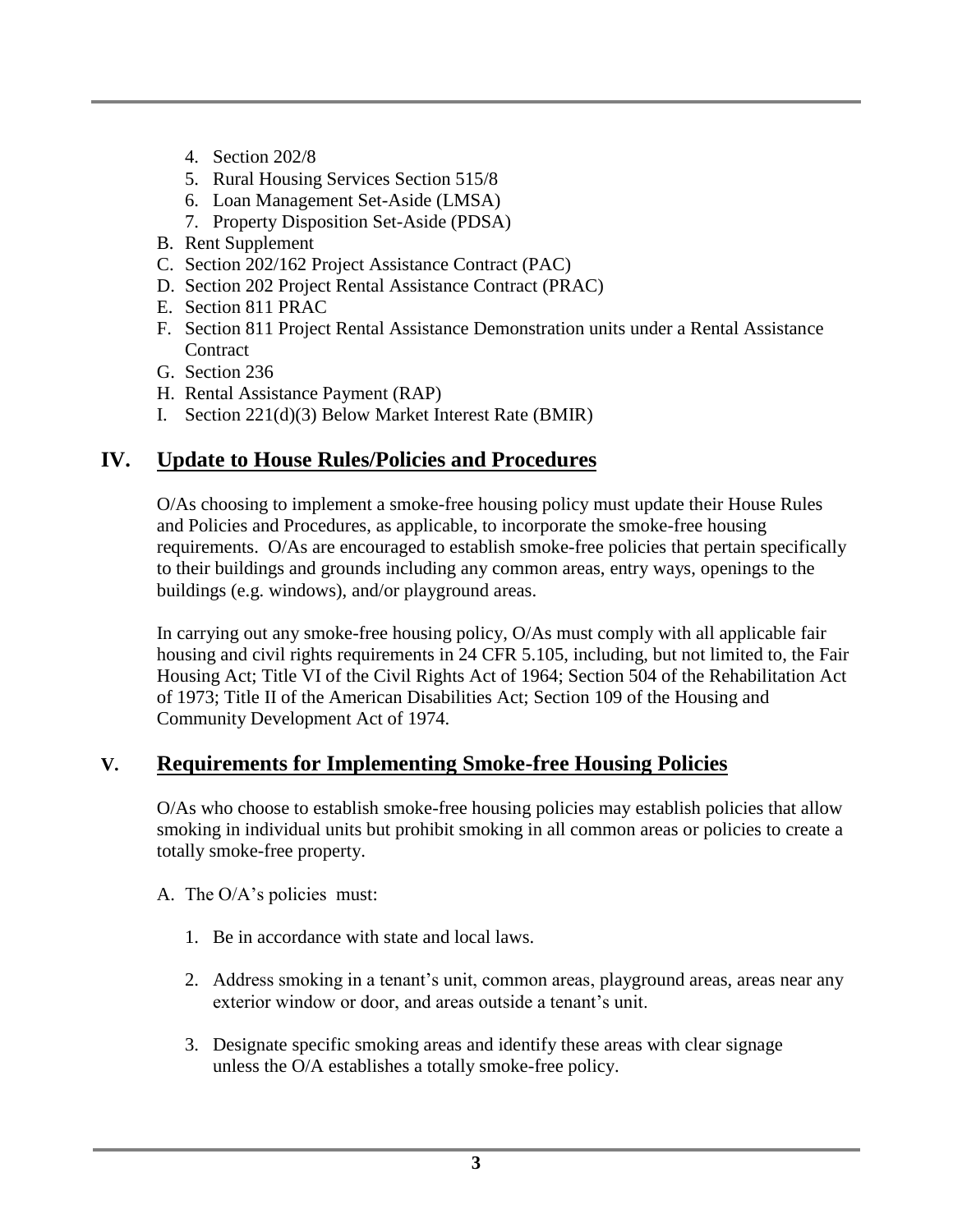- B. The O/A must not have policies that:
	- 1. Deny occupancy to any individual who smokes or to any individual who does not smoke who is otherwise eligible for admission.
	- 2. Allow the O/A to ask at the time of application or move-in whether the applicant or any members of the applicant's household smoke. However, if the O/A has established a smoke-free building as of a certain date, the O/A must inform applicants after that date that the property is totally smoke-free. The O/A must not maintain smoking or nonsmoking specific waiting lists for the property.
	- 3. Allow the O/A to ask at the time of recertification, whether the tenant or any members of the tenant's household smoke.
	- 4. Require existing tenants, as of the date of the implementation of the smoke-free housing policies, to move out of the property or to transfer from their unit to another unit.
- C. Grandfathering

O/As are not required to grandfather current tenants living at their properties, however, they do have the option to do so. Such policies must be clearly defined (e.g. whether current tenants are allowed to smoke in their units).

D. Non-smoking wings, buildings, floors, or units

O/As are not restricted from establishing smoke-free wings, buildings, floors, and/or units at their property. When a unit becomes available, regardless of where this unit is located, it must be offered to the first eligible household on the waiting list. Waiting lists must be maintained (including the removal of names from the waiting list) according to existing procedures found in HUD Handbook 4350.3 REV-1, *Occupancy Requirements of Subsidized Multifamily Housing Programs*, Chapter 4.

O/As who have already established smoke-free policies may continue to enforce their current policies so long as the policies do not violate state or local laws or any of the above guidance.

## **VI. Implementation**

O/As must implement any new smoking-related House Rules in accordance with HUD Handbook 4350.3 REV-1, *Occupancy Requirements of Subsidized Multifamily Housing Programs,* paragraphs 6-9 and 6-12.

A. **New admissions.** O/As are required by existing HUD policies to provide the House Rules to all new tenants.